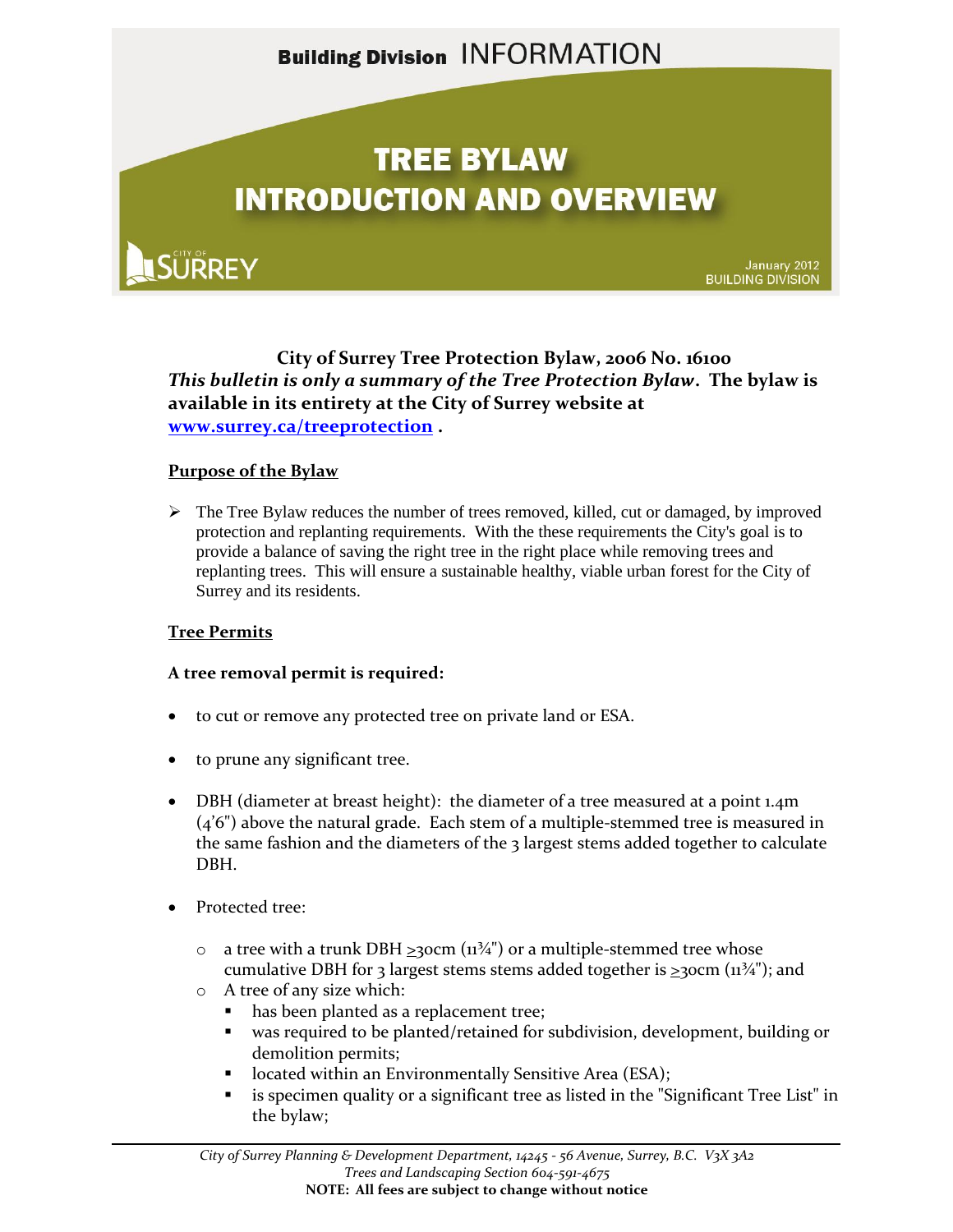- has evidence of nesting use by raptors, osprey or herons; and
- is one of these species: arbutus, Garry oak, pacific dogwood, pacific yew, coast redwood, dawn redwood, giant redwood, gingko or monkey puzzle.



### **Replacement Trees**

- It is required to plant and maintain one or more replacement trees for each tree cut or removed.
- Two trees are to be planted for each permit-sized tree removed (2:1 ratio), except when the tree removed is a black cottonwood (*Populus trichocarpa*) or red alder (*Alnus rubra*), whereupon the replacement ratio is 1:1.
- Replacement trees must meet plant condition and structure requirements as stated in "BC Landscape Standard" of the BCSLA/BCLNA and "Canadian Standards for Nursery Stock" of the CNTA.
- Replacement trees must be planted and maintained according to the requirements as stated in the "BC Landscape Standard" of the BCSLA.
- Replacement trees are to be planted on the same lot as the tree removals.
- Replacement trees are to be planted within 90 days of the tree cutting permit being issued. On a construction site, trees are to be planted: within 90 days of final occupancy or, at maximum, within 3 years of the date of the tree cutting permit.
- Trees are to be a minimum size of 5 cm caliper if deciduous, which is measured at 15 cm above the ground, or 3 m tall if coniferous, or as specified by the General Manager.